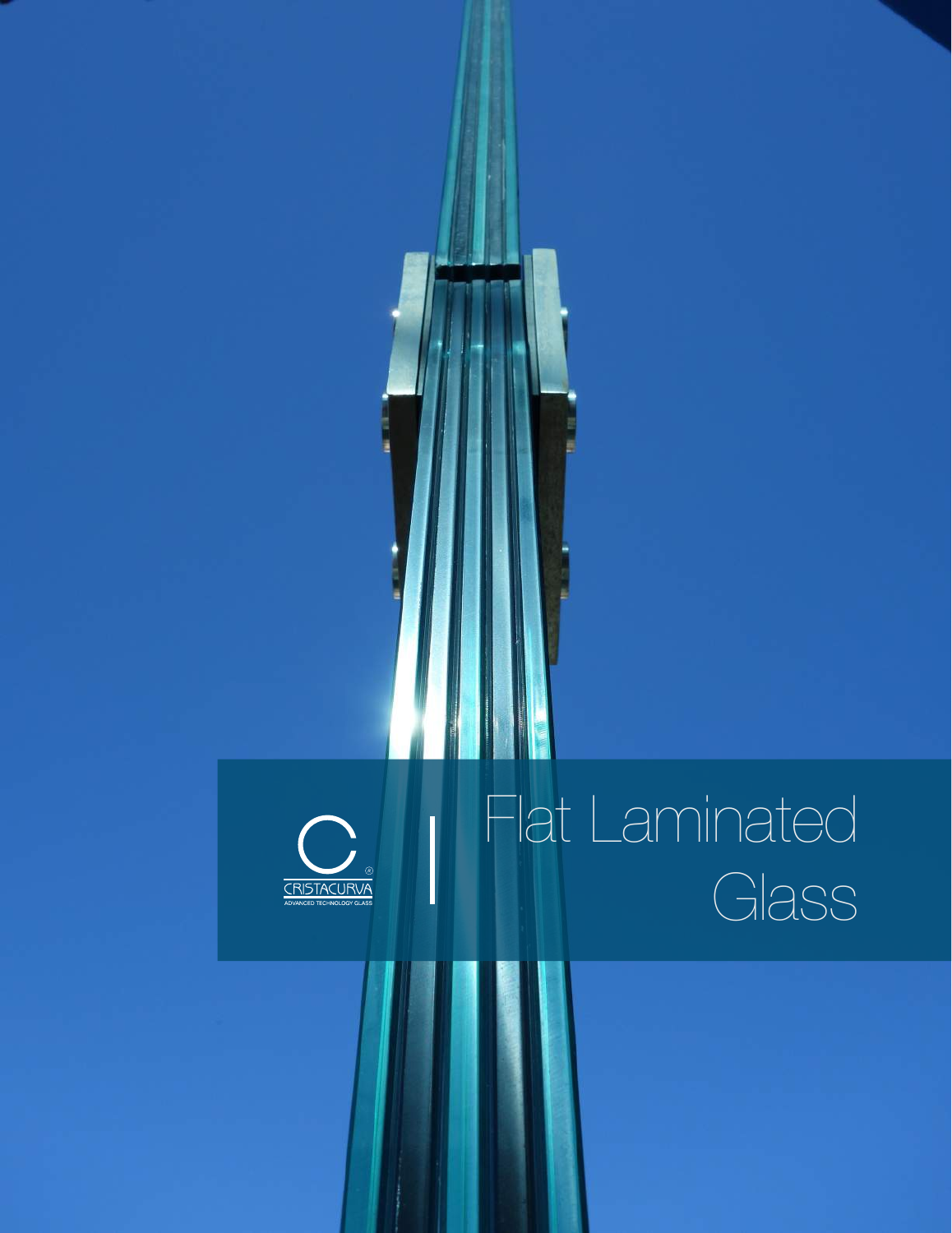**Laminated glass is an excellent safety solution with high performance, durability, UV protection, sound dampening characteristics, and the ability to withstand breakage.** 

**Available in various configurations and make-ups, laminated glass is a superior glazing product for meeting building codes and requirements.**



## www.cristacurva.com

## **Manufacturing Capabilities**

- **All glass colors**
- **1/4" to 3/4" (glass thickness)**
- **Tempered**
- $\overline{\mathbf{V}}$  Low  $\mathbf{E}^1$
- **M** Spandrel/Silk-Screened
- **Z** Digital Printing
- **Holes, notches & cut-outs**